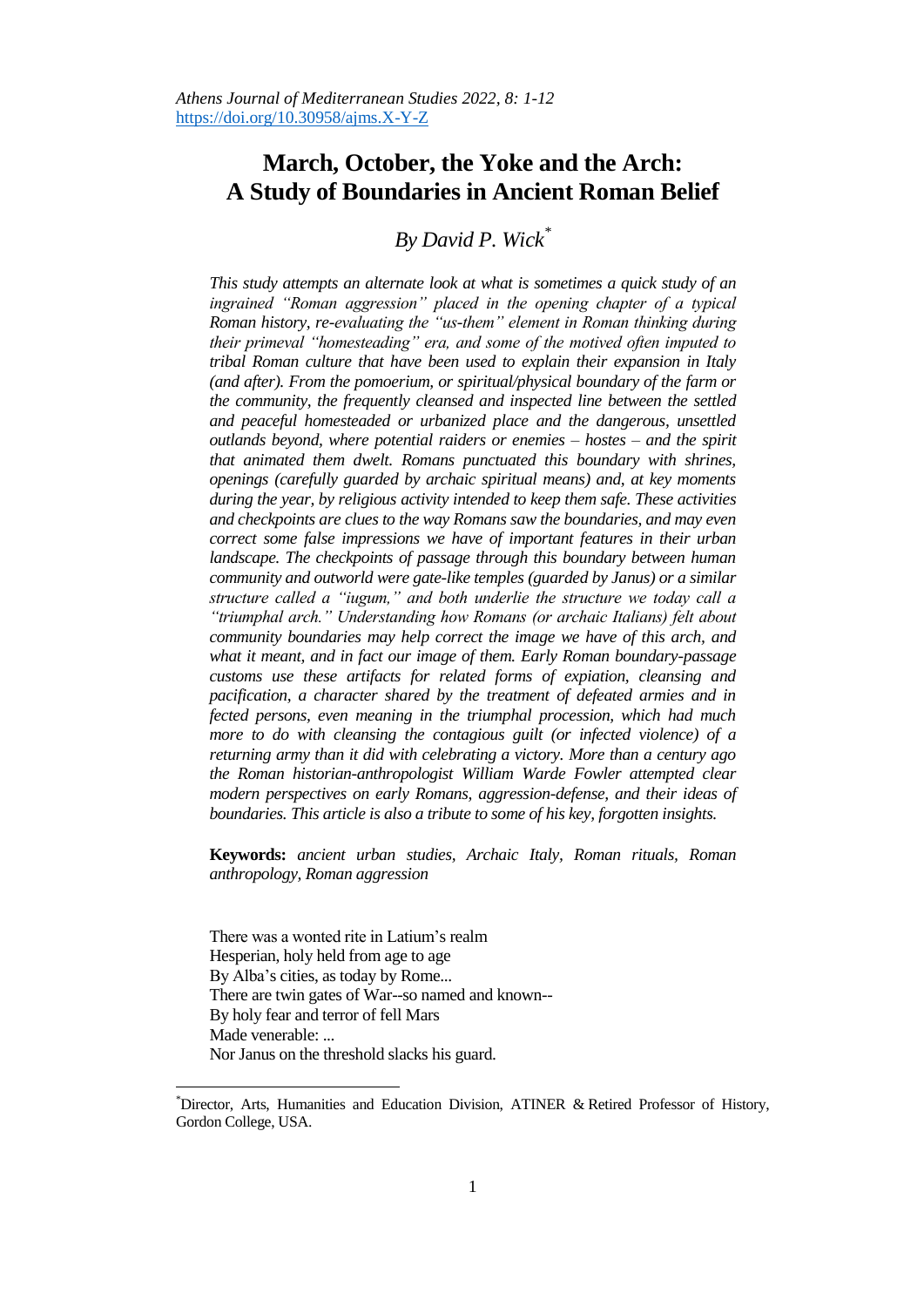$\overline{a}$ 

Here, be the father's will on battle bent, The Consul in Quirinal robe arrayed And Gabine cincture, the harsh-grinding valves Himself unbars, himself invokes the fray, Then all the war-host follow, and with one throat The brazen clarions blare their hoarse assent. (Virgil, *Aeneid* vii, 607 ff)

In the ancient agricultural world of old Latium and primeval Rome the month of March was a chancy one, full of the winds of beginnings and danger. The year began, the countryside thawed and began to reawaken and everywhere-- deep among the trees of the borderlands that surrounded the Latin farmland--the god who gave the month its name began itself to stir and move. His symbols woke with him: the forests, the wolves (if they had ever slept), the woodpeckers, and the spear.<sup>1</sup> The numen Mars itself was a *hostes*, a will in nature never (until the time of Augustus) worshipped inside the city wall of Rome (Wissowa 1912, p. 131 and sources in note), $2$  and for reasons inexplicable unless some Roman had perhaps failed in due ritual or vow, the spirit of hostility began in turn to stir in some of the men or beasts outside the settled farmstead lands of the outpost town. Its farmers, priests, and warriors turned resolutely to the task of counteracting and defending themselves from those influences.

Lines of demarkation abruptly took on an unnerving importance. The Arval Brethren, whose duty during the year was to safeguard (and at certain times to purify and determine) the bounds of the settled lands of Rome (Henzen *repr* 2010, p. xxv of the exordium, and also Fowler 1920, esp. pp. 58–61), made their prayers to both the Lares that marked the line of the pomoerium and to the "outlander" Mars: "Neve luerve Marmor sins incurre in pleores, satur fu fere Mars!" (cf Henzen, *op cit*, p. 26)<sup>3</sup> Within the bounds of the pomoerium (that is from the shrines of the *lares compitales* inward) all gods--if the farmer and the priest had done their jobs justly--should have been naturalized, settled "homely" as *di indigetes* into the relationship between the Roman community and its land. The uncertain forces of the "outlander" Mars pressed in on this community as the farming months began. Cato in his *Res Rustica* describes how a farmer rather further from the city, faced with the necessity of turning his livestock into the neighboring forest to graze during the hot months, should conduct his purification of his own farm (especially the animals to be at risk in the forest). He is himself to go *in silva* after sacrificing the suovetaurilia (just as in Rome), and to pray "Martem Silvano in silva interdius in capita singula boum facito" (Cato, Res

<sup>&</sup>lt;sup>1</sup>Some good examples can still be usefully found collected in (Frazer 1913, iii, 123, n. 3). See also (Fowler 1911a, pp. 131–134). The name Mars is in fact found almost everywhere in ancient Italy, and usually connected to similar wild or woodland things; the confusion sometimes caused by trying to reconcile Mars and agriculture stems from a failure to recall that Latian (proto-Latin) farming relied far more on the herding of cattle, sheep, pigs, etc., than that of some other classical civilizations. On Mars and the springtime worries of the farmer see also Varro, *Res Rustica* ii, 2 ff.

<sup>&</sup>lt;sup>2</sup>See also (Fowler 1899-2014, p. 39, n.) and (Fowler 1911a, p. 133). (Scullard 1981, 84–97), deals with the rural and then urban rituals separately, and emphasizes the festive nature of the "new year" setting, but concentrates on a later period in the Republic.

 ${}^{3}$ Cf. the notes on the passage from Cato (in n.5) in (Beard et al. 1998, p. 152 ff.).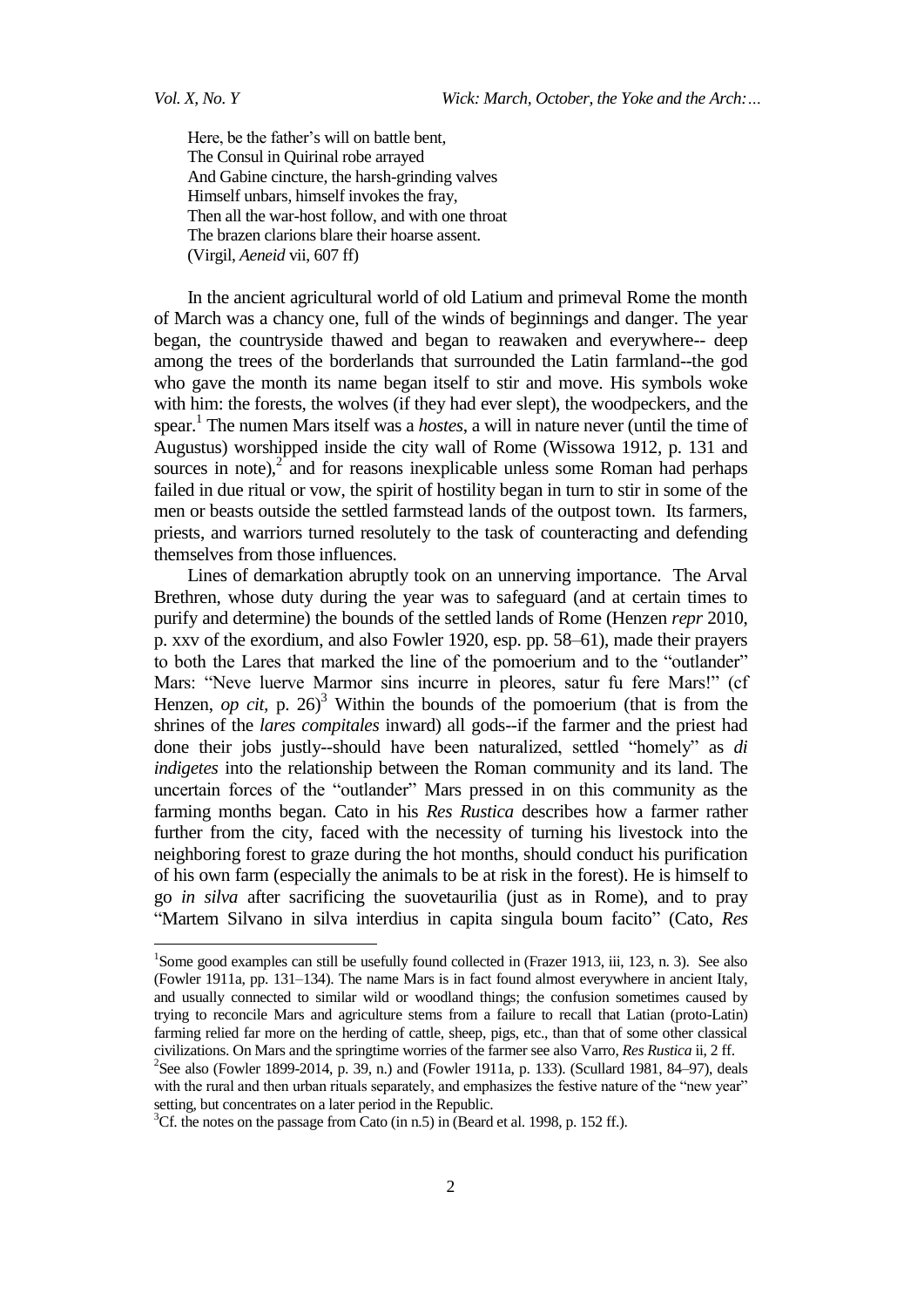*Rustica*, ll. 141 ff.). It was the business of Mars thereafter to deal justly with the cattle.

And as with cattle threatened by wolves, so with the people of early Rome threatened by enemies. The story of the month March in the oldest layers of inscriptions making up the Fasti anni Romani (Fowler 1911a, p. 95 f, *& note*  here),<sup>4</sup> is a tight weave of the two themes of war and lines of boundary. It has the authentic feel of an agricultural community learning to think like the military frontier-town Latium may have intended Rome to be.<sup>5</sup> The "gate" of Janus (I shall return to it in more detail later) stood off at the northeast entrance to the Forum, untouched by any wall but standing symbolically at the threshold of the city's heart. From the hearth-temple of Vesta (which, perhaps, was the heart) one could see if the twin openings beneath it stood open that the City felt a danger of some kind from outside. And Rome had hardly ever a year in which it could honestly close those gates.

Presuming the gates were open, the consul charged with leading an army to face Rome's enemies went to the Regia, very near the temple of Vesta, and entered a special room kept private and *sacer* to either Janus or Jupiter. He found there a set of special, antique Latin, combat regalia--spears and shields belonging to the warrior-priests of Mars. They were perhaps the one offense against the immemorial rule that the ritual of Mars be confined wholly outside the city. Clashing one of these spears and shields together he cried out "Mars vigila!"-meaning (as I understand it) not that he had "awakened" Mars (the numen would then have to have been disastrously resident within the city after all), but that "Mars was watching." Mars outside the bounds of Rome was awake and aware, the consul could in a sense feel the eyes moving now just beyond the veil of the pomoerium and he was himself moving to respond.<sup>6</sup> The spear he held was "sacred" in the Roman sense to the god (it was part of the ancilia belonging to the Salii) and the consul was now perhaps sacer himself. His business lay with Mars and no longer within the City. The campaigning year had begun.

The rest of the month of March then became (rather oddly for those who think of Romans only as a practical, judicial and hard-nerved people) a series of rituals by which Rome tried rather elaborately to press an army of its own folk and gods through a narrow aperture between its own soil and the outland world where its enemies lurked. Those "warrior-priests" of Mars (the Salii) went first into action, clashing their *ancilia* (the spears and shields taken from the Regia after the consul's visit). They both called the men of fighting age to report for muster and confused the eyes or spirits beyond the Ager Romanus.

The pageant then unfolded on the "Field of Mars," just north outside the walls, and on the side facing the direction from which Rome was generally

 $\overline{a}$ 

<sup>&</sup>lt;sup>4</sup>The Fasti have been dated pretty securely since (Mommsen 1918 i.<sup>2</sup>, p. 297 ff.) to between 31-51 AD in detail, which places them into the general range of the Augustan revival of authentic bits of the antique Roman religious system (at least as it was being rebuilt by antiquaries), and in their general form to a very early period of the Republic.

<sup>5</sup> See for example the *fasti* quoted by Wissowa (at the end of *Rel. und Kult*.) and by (Fowler 1911a, p.38 ff). 6 Servius, on the third line of *Aeneid* viii (*utque impulit arma*) seems to confirm this, though it may

be a late account since Servius mentions a statue.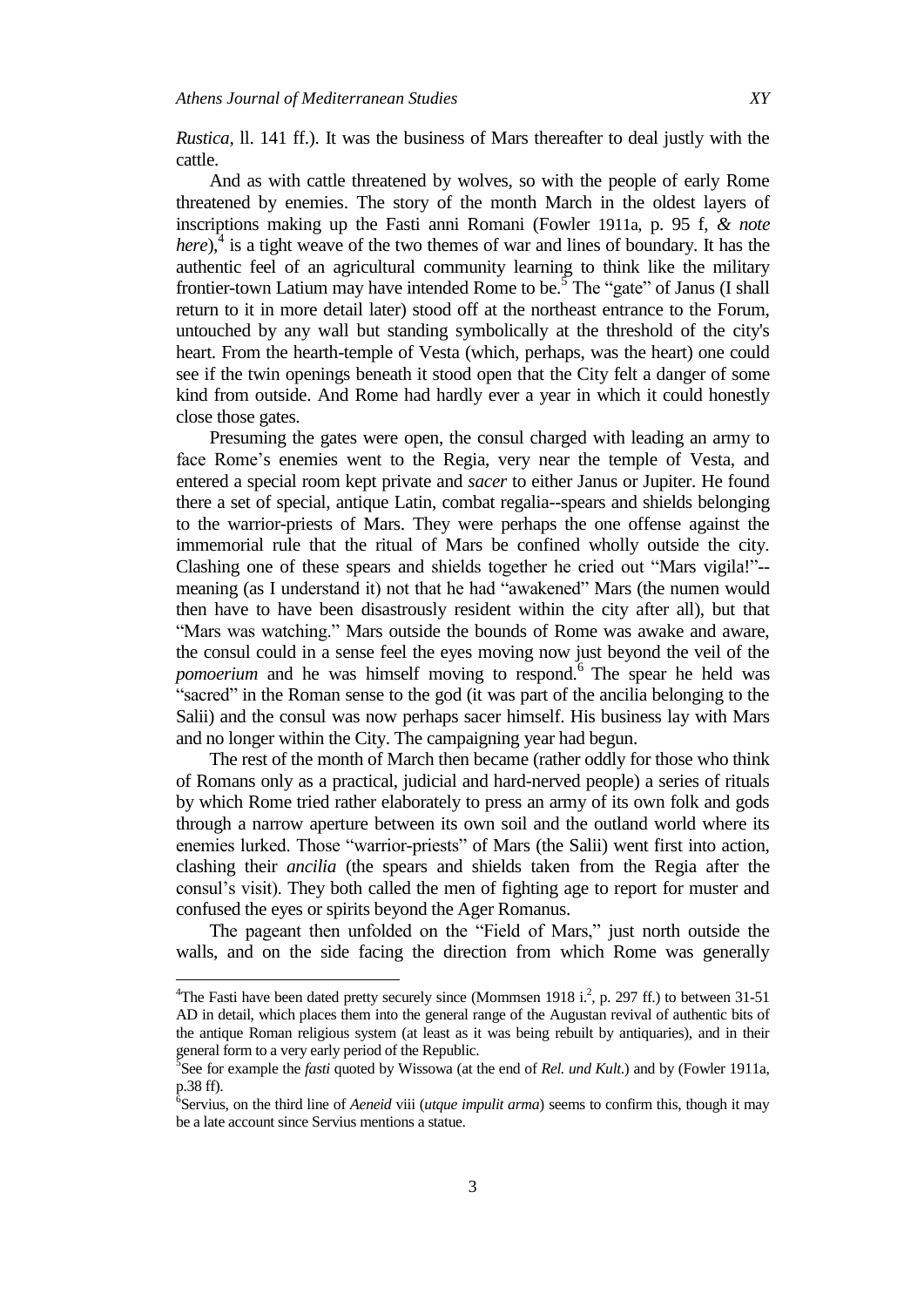threatened rather than the side facing the heart of Latium. On the  $14<sup>th</sup>$  (unless this is an error, and it also occurred next day with the Anna Perenna, per Wissowa, 1912, p. 131). Rome held the Equirria, at which it celebrated and purified the horses of the army (they were, like the cattle belonging to Cato's farmer, about to enter alien country (Fowler 1911a, pp. 96 ff. and n. 8; pp. 215 ff.).<sup>7</sup> On the following day it celebrated the new year by sending its working populace out onto the Campus Martius to rough it for a day in primitive huts (Ovid, *Fasti*, iii, 525 ff. Tibullus II, v, 89 ff. and perhaps Tibullus II, i, 1-24). On the  $19<sup>th</sup>$  the Salii purified their *ancilia* (at the Quinquatrus, symbolizing perhaps the weapons of the army now beginning to form in outside the walls in the Campus Martius).<sup>8</sup> Finally, on the  $23<sup>rd</sup>$ , the trumpets of the new legions got their own purification at the Tubilustrum (Fowler 1911b, pp. 96–97).

And then, having in some sense made every piece of the army *sacer* or private to the god Mars (the Campus Martius was beyond, though close against, the walls of Rome), the consul inserted his host into the world outside. After a ceremony at the Ara Martis (it will perhaps have been only a *fanum* with an altar of turf in the earliest centuries of the outpost town), the army marched across a hallowed running brook called the Petronia amnis (Von Domaszewski 1909-1975, pp. 222 ff, Jordan and Hülsen 1871-2015, iii, 494) $^9$  and through an opening--probably the left-hand opening--in another double gated and freestanding archway: the Porta Triumphalis (Josephus, *Jewish Wars*, VII, v, 4, Cf. Fowler 1913). The "gate of Janus" beside the Forum may have been the original of this (and perhaps the Porta Carmentalis, which was also double-arched, its immediate predecessor as the city grew), but the real curiosity of this whole elaborate process is often lost in scholarly argument about the meaning of the returning process of "triumph" later in the year. The army had to be made *sacrum* since it was now to risk its life (and perhaps the survival of its city) in the realm of the *profanum*. It had also become, by comparison in some sense with the city, itself profane.

The legions, while they defended the city in the regions outside the Ager Romanus were to be very likely involved in the business of killing, and killing (whatever one's opinion of later Roman character might be) seems rather to have unnerved the old and agricultural Latian psyche. I do not have time here to reargue the point, once well-remembered in studies of Roman religion but now perhaps somewhat clouded by the popularity of Etruscan lore, comparative anthropological methods, and the gloom of Italian Romanists in the  $20<sup>th</sup>$  century, that the primitive Romans had a strong distaste for blood, and bloody ritual, and for the bloody side of life in general. I leave some reference starting-point for those who doubt at this point (Phillipson 1979, vol. 2, pp. 253 ff).<sup>10</sup> Suffice it to say here that blood in a ritual implied something dangerous and unusual and

 $\overline{a}$ 

<sup>7</sup>The almost invariable rule of the fasti was that even-numbered days were *nefas*, and so unchancy choices for such a festival.

<sup>&</sup>lt;sup>8</sup>See the article "Salii" in the *Dictionary of Antiquities* (which has the advantage of giving the bare data without immediately introducing arbitrary "parallels" in comparative anthropology as some online resources do).

 $9$ According to Festus (Lindsay edtn. 1913, p. 296), water must have been running direct from a spring if it were to be any use for purification. See Livy i, 45–46.

 $10$ For an example of the feeling, Livy ix, 3.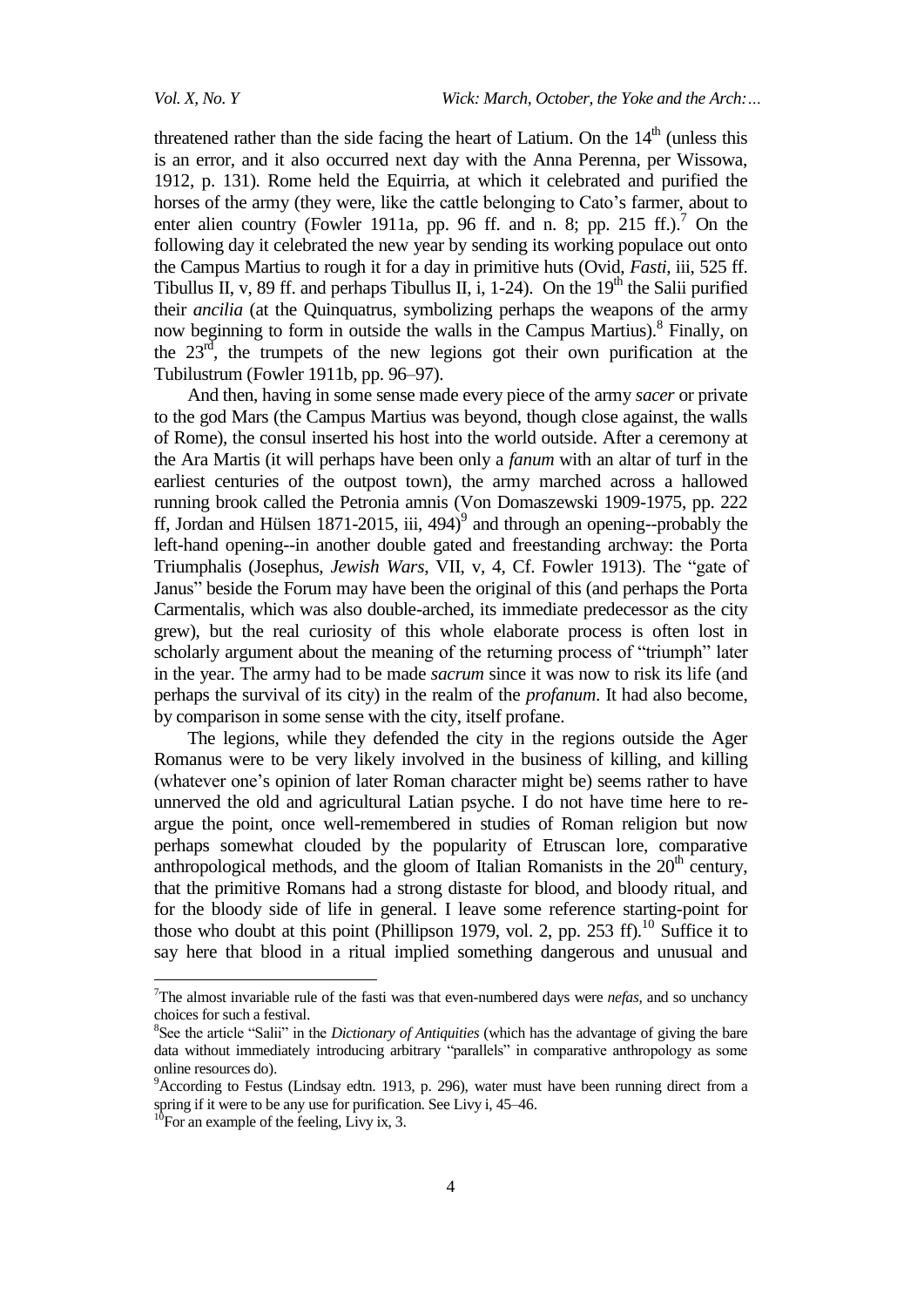infectious to a Roman. The *di indigetes*--the naturalized gods of the Roman *ius divinum* -- almost invariably did not demand it. That Mars did demand such a thing as the suovetaurilia slain before allowing an army or a cattleherd safely into his territory was one of the things that made him a chancy (we might now say a *numinous*) god. Bloody ritual as a matter of ordinary business was the thing that distinguished Graecus ritus from the home-grown variety (Fowler 1911a, p. 180 ff. and 196 n. 36). And yet, if they were to defend their city, the legions of early Rome would be (unless they were destroyed in the field) unavoidably destined to come home tainted by violence and blood.

This is echoed by the way the tale of the month October in the Roman *fasti* reverses or mirrors the processes of March. At the end of the campaigning season the army returned in one manner or another (whether victorious or not) through that same free-standing gate in the Campus Martius, again probably by the opening on their left hand as they returned. The triumph itself, which they would have celebrated if they returned through victorious, I will defer for a moment. Let us simply bring them *intra pomoerium* again for a moment and follow the process. They recrossed the Petronia amnis and re-entered the city. Spoils (having been purified) were dedicated. Vows were paid. The movement with accompanying rites from the porta through the Campus Martius into the City and finally to the temple of Jupiter on the Capitol was one by which the various taints of blood shed during the season's campaign, and the unguessable hostile forces from the "outlands" beyond the boundary that have clung to the returning warriors, were gradually shed away.<sup>11</sup>

On October  $15<sup>th</sup>$  (the Ides, recalling the Anna Perenna and the Equerria), after a horse-race in the Campus Martius, the winning horse was sacrificed to Mars in a primitive, perhaps cthonic ritual (which must have seemed at least as harsh and eerie to the livestock-herding Roman farmer in his way as it is to us in ours). It was made *sacer*, killed, and its tail carried by the fastest means possible to the Regia, where its blood was dripped onto the sacred hearth (Fowler 1911a, 241 ff. and also the discussion in 1911b, Scullard 1981, 84–97). Its blood, in fact, moved to the only religious place where the sort of violent objects proper to Mars were allowed within the city walls. The *ancilia* were very shortly about to be sealed away there for the winter again. Was this part of the process of sealing or protection?

In any case, on the  $19<sup>th</sup>$  of October the army itself (which at this point is breaking up to return to its farms) had its weapons cleansed at the Armilustrium (Wissowa 1912 p. 131). The Salii, at the end of this ceremony, hid their own ceremonial shields back within the seclusion of that sacrarium or shrine at the Regia where the consul would go to find them next spring.<sup>12</sup> The army had in fact been reabsorbed from a very dangerous world back into the agricultural family and

l

 $11$ For the route into the city (Livy ii, 49). For items of the month in general (Scullard 1981, pp. 189– 195).

 $12$ Which in fact causes one to wonder whether these spears (having been consecrated with so much energy early in the year and then put away with such ritual at the end of it) had not something to do in the intervening months. Might they (or something equivalent to them) have gone with the armies, or even formed the side-posts (when needed) of the *iugum* under which a defeated army might pass?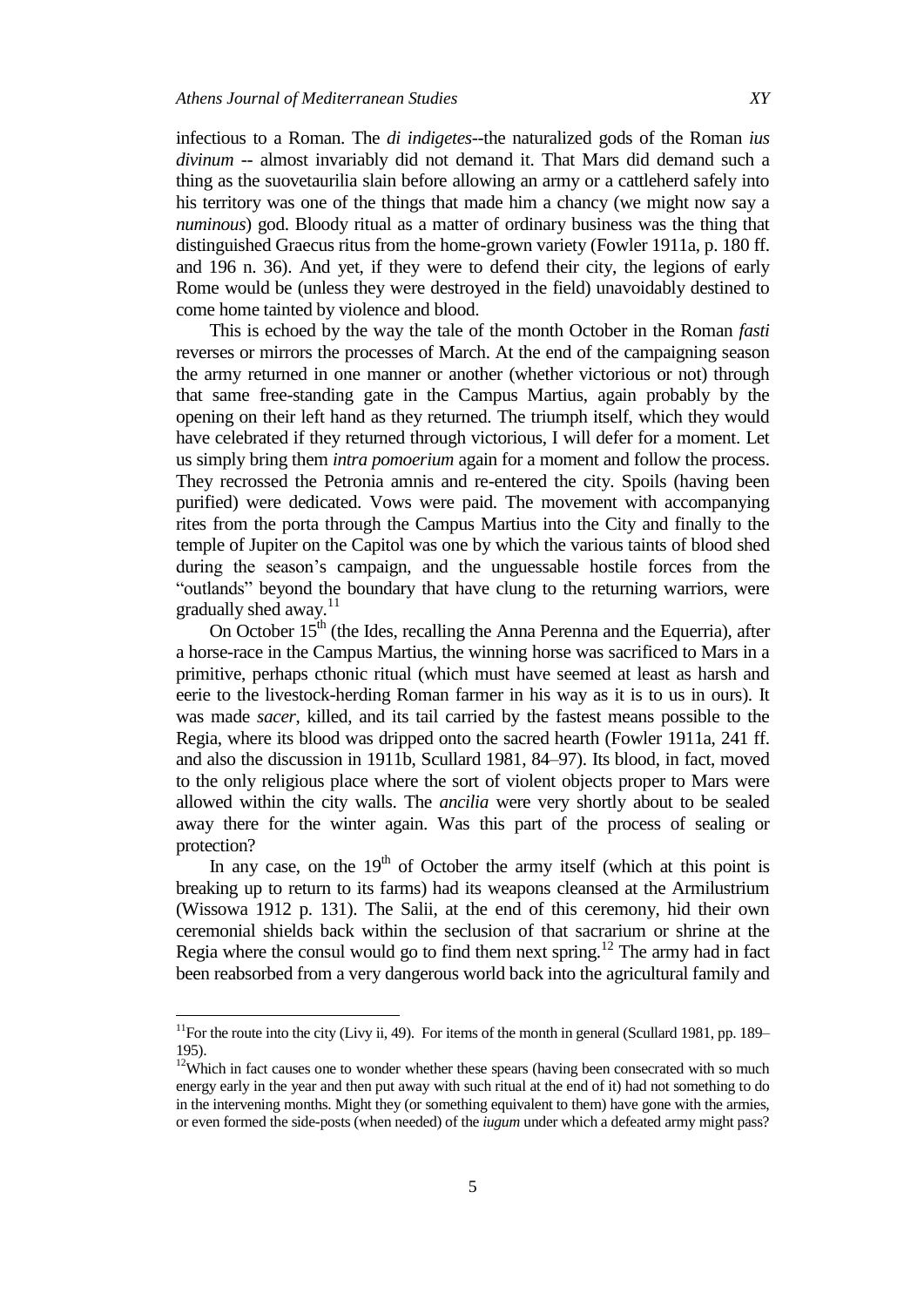the carefully maintained *pax deorum* of the old frontier town of Rome. As a last act, if all went ideally (as it never seemed to do) the gates of Janus would have closed against the "vigilant" sight of Mars. The old and mysterious Roman god of entrances would have had for a short time been able symbolically to bar the uncanny and malignant forces of the outland from the heart and hearth of Rome.

The "Triumph" itself and the pageant of the triumphing consul is a rather trickier (though an even more intriguing) part of this whole process, but I can deal with it here only in passing. The issue can be followed in more detail in the religious studies of W. Warde Fowler and L. Deubner, and the thin and shifting hoard of raw material available on the topic mined in H.S. Versnel's rather newer (but otherwise less helpful) study *Triumphus* (Versnel 1970). It will be obvious even before I attempt a finishing word about the triumph that the picture toward which I am shading this sketch is one of a purification or expiatory rite (or "magical" if the reader prefers, given the culture in which early Rome developed). I must first quickly mention one or two other Roman rituals which seem to me – despite the recent re-emergence of some old objections – tied equally to the entry of blood-tainted or dangerously "infected" persons out of the realm of the *profanum* into that of the *sacrum*.

According to a legend preserved by bits and chunks in Livy (i, 26), Festus (Lindsay edtn. 1913 p. 380), and Dionysius of Halicarnassus (III, xx, 7), the antique Roman hero Horatius, returning over-proud from his victory against the Alban army (while, in fact, the danger and infection of the violence still clung to him), killed his sister in a moment of rage. The Roman people acquitted him of premeditated murder, but the taint of blood guilt remained and while it remained Horatius, though he was idolized as a hero, was nonetheless an infectious danger to every other citizen of Rome. After a variety of expiatory rites performed by his *paterfamilias*, Horatius was brought to a steep street on the slope of the Carinae, a little south of the heart of the old city, called the *vicus Cuprius*. A small beam or bar of timber had been slung there in the manner of a makeshift "gate" across two other upright staves of wood, and Horatius--his head covered in the Roman manner of civilized submission--passed beneath it and was cleansed of the remainder of the taint (*scelus*) that clung to him (Fowler 1920, pp. 71–72). According to Livy (i, 26), the Roman bystanders understood it as a form of the "voke" of submission.

The significance of this almost offhand (and apparently natural) connection ought to be quite clear before I go on. The version of the Horatius legend given in the rural Italian Livy feels very "Horatian." It spares the pulling of very few stops in its adulation for the victor at the bridge, and even manages almost to praise him for a murder about as shocking as a Roman could imagine, yet it is willing for a moment to picture Horatius subjected to an indignity which by its own testimony is equivalent to the treatment of a defeated foe, a *hostes*. And the story of the humbling purification was in fact apparently treasured, in particular by the family themselves. Thereafter the Horatii out of their own resources replaced the famous and expiatory beam across the vicus Cuprius whenever it decayed, allowing it to stretch between the walls of two houses when the street "built up" (Livy I, 26, Dionysius of Halicarnassus iii, 22, cf. Holland 1961, pp. 77ff), and Livy could say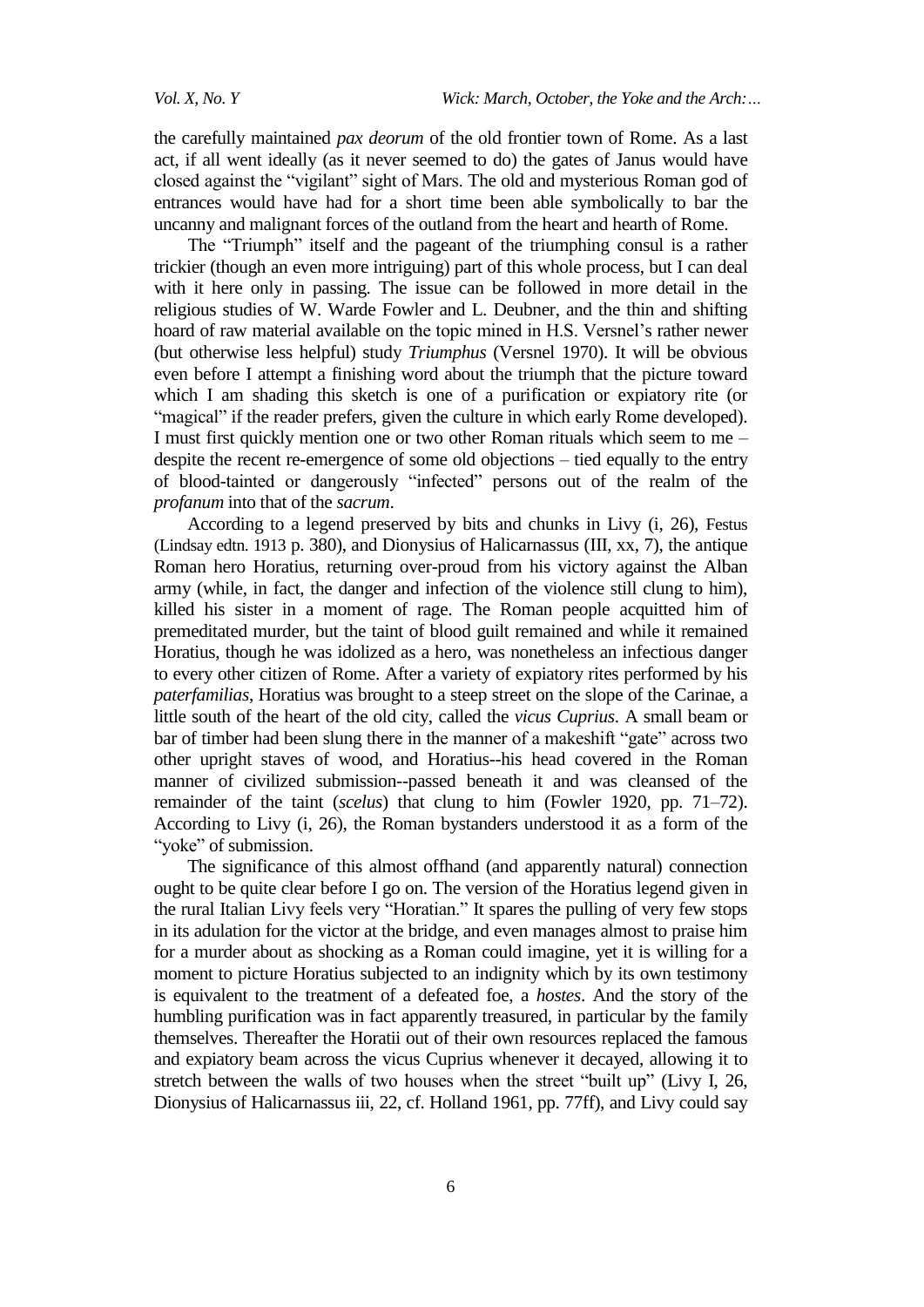it still existed (as an institution at least) in the time of Augustus. It was called the *tigillum sororium*.

It is also worth mentioning before leaving this "beam" or "crosspiece" that Janus, since he was god of all other entrances, was also god of this one, under the name Janus Curiatus (Scullard 1981, p. 190f, Marrett 1909-1914, p. 126 f, Marquardt 1885-2019, iii, 145, Fowler 1911a). Once again something caught into the world of the malevolent or "profane" had to find a point of entry where it could pass (by whatever humbling) back into the world of the safety.

So what in turn was the "yoke of submission" that the ancient Romans thought of so readily when confronted with a rite like that used to purify Horatius? It is not in fact mentioned very often in Roman records and most fully – when at all – in Livy (iii, 28; ix, 6; x, 36, cf. Van Gennep 1961 ch. 2. pp. 19 ff). The occasion seems most regularly to have been a Roman victory when by some chance a hostile army fell more or less entire into their hands (Livy x, 36, cf. Fowler 1911a, p. 126). The strong tradition against wholesale or unnecessary bloodshed would have prevented the Roman officials from outright slaughter of the captives, and yet a simple farming culture, surrounded (even among their more advanced neighbors) by fairly primitive economies, forbade either the enslaving of the entire host or selling them as slaves. The alternative seems to have been a regular process of rendering the army harmless and then letting it go. In each case (Livy gives a variety) the Roman commanders negotiated a surrender and terms binding on the opposing state. As in the case of Horatius' acquittal, this ought for a modern mind to be end of it. The opposing army were however still at least spiritually dangerous – remember the infection that clung to Horatius, a sort of *influenza* he caught from dangerous ground and events even though he was defending his people and victorious. Something had made the enemy "enemy" – *hostes* – in the first place, and that something might still cling to them and might just as likely be infectious to the legions of Rome still camped at the battlesite.

Two spears, as Livy describes it, were fixed vertically in the ground and a third fastened crosswise atop them. Beneath this makeshift arch or gateway the conquered army submitted to passing one by one, barely clothed and having first given up their weapons. Livy himself describes this only as a sort of pantomime degradation, though if that were the whole story one might expect to find at some point a discussion of whether such practice wouldn't likelier have sent home intact and hostile armies in a more warlike mood than before they were defeated. In fact, Livy says, it forced a "final confession of absolute defeat"—"*ut exprimatur* confessio subactam domitamque esse gentem" (iii, 28).<sup>13</sup>

Livy as a rural, but transplanted Latian northerner, is of course an excellent witness to the meaning this ceremony had for Augustan scholars or soldiers, and even to the meaning it likely had during the age of the Punic Wars when chronicles on such events were beginning to be written down, but I suggest that based on the sketch I have been building thus far that the "yoke" or "*iugum*" here in question was in fact an improvised but very real gateway. It was an entryway

l

 $13$ The images in the small Appendix are meant to suggest both the nature (and the confusion later classicists had about) the *iugum* and its formation. The image of the arch at Rimini is meant to illustrate the evolution of the improvised form into something permanent.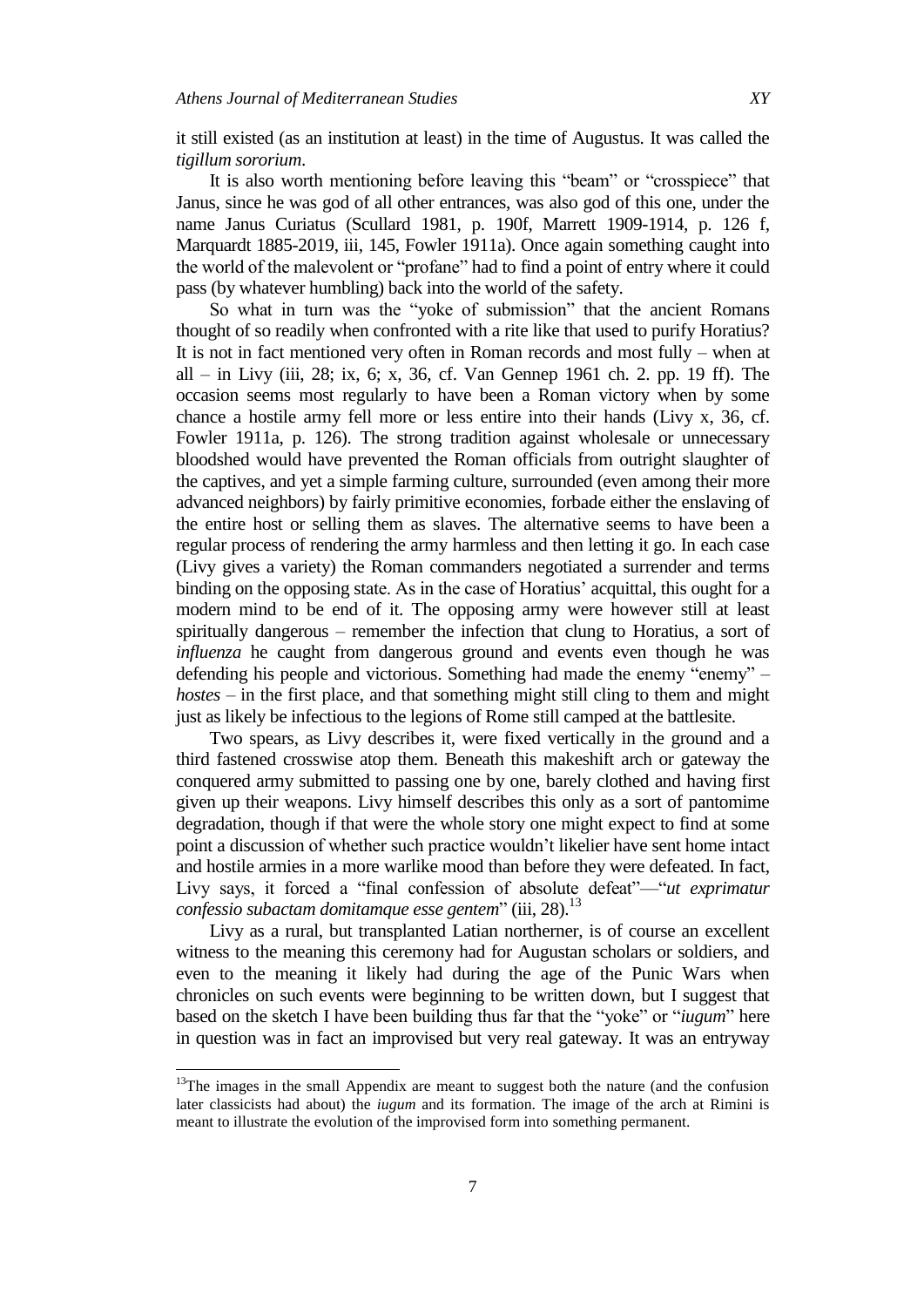created (in several senses) by military means--and so a "military porta" if you will-- by which a host of enemies that were formerly part of the dangerous and unruled outland surrounding the Roman world now entered the outskirt of the ruled and orderly universe of the City's *ius divinum*. They were stripped in the process (hopefully, though of course in the real world it seldom "took") of the contagion they had carried with them, or that had in fact carried them, into battle.

All this brings me round full circle back to the triumph and to the end of this sketch. What captives the victorious Roman commander did think he could afford to bring back with him came through the *porta triumphalis* with the celebrating army. So did the loot brought home, though a great deal of it in the early centuries would, from the same concern about contagion and the desire placate the hostile forces in the outcountry, have been dedicated and/or burned in the field (Reinach 1923 vol. iii, p. 233 ff). The feminine force who received such things was at least in the later years of the early Republic named Lua. What the commander did carry into the city often went in dedication or the payment of a vow to the temple of Jupiter on the Capitol, where the triumphal procession ended.

The "triumphator" himself came through the porta in the Campus Martius and on into the city in royal regalia, his face painted with red minium or lead pigment, and the meaning of it, accompanied by the fact that the Jupiter he went in to pay his vows to at the end of the procession had its face reddened in like fashion (Versnel 1970, pp. 56–58, Reid 1916, pp. 177 ff, Fowler 1916 (30), pp. 153 ff). The fact is that upon the completion of this ceremony the paint came off, and the *triumphator*, having himself been cleansed and admitted (beneath an arch) back into the body politic and *ius divinum* of Rome, went home a famous but still a very human figure. He would even, by the nearly invariable rule of the old Republic, have to wait some ten years before he could again hope for a chance to gain such a victory as allowed a "triumph" in the field.

The reason, I suggest (somewhat timidly, for a storm of controversy brewed by scholars with real auctoritas is always blowing round this topic) might be a fairly simple one. Warde Fowler laid the groundwork for it years ago by proving quite compellingly--so far as I can still see--that an antique Roman commander cannot, on the evidence we have, be supposed to have been imitating or playacting the part of Jupiter (as he is supposed to in Versnel 1970 pp. 78–84). H. Wagenvoort put a good course of stone on that pavement by noticing the general agreement among many of the ancient sources that a certain amount of blood had to be shed in the field before a "triumph" would be allowed (Wagenvoort 1947, p. 167). I suggest that the words "would be allowed" be changed to "need be allowed" (in the culture of early Rome, remember), and that therein lies a clue. We are dealing not with exultation but with the laying to rest of a spiritual anxiety.

The returning consul had taken an army into the wild borderlands of the Roman world and brought it back victorious but contagious until it were cleansed. He had himself exercised in its most classic and old-fashioned form the right of imperium, which in such cases (and put simply) is the right under the *ius* to shed blood. He carried that blood-right and bloodstain back with him, and as he returned by various stages and rituals of entry into the bounds of the city of Rome he carried in himself momentarily the flush of his army's success, and on himself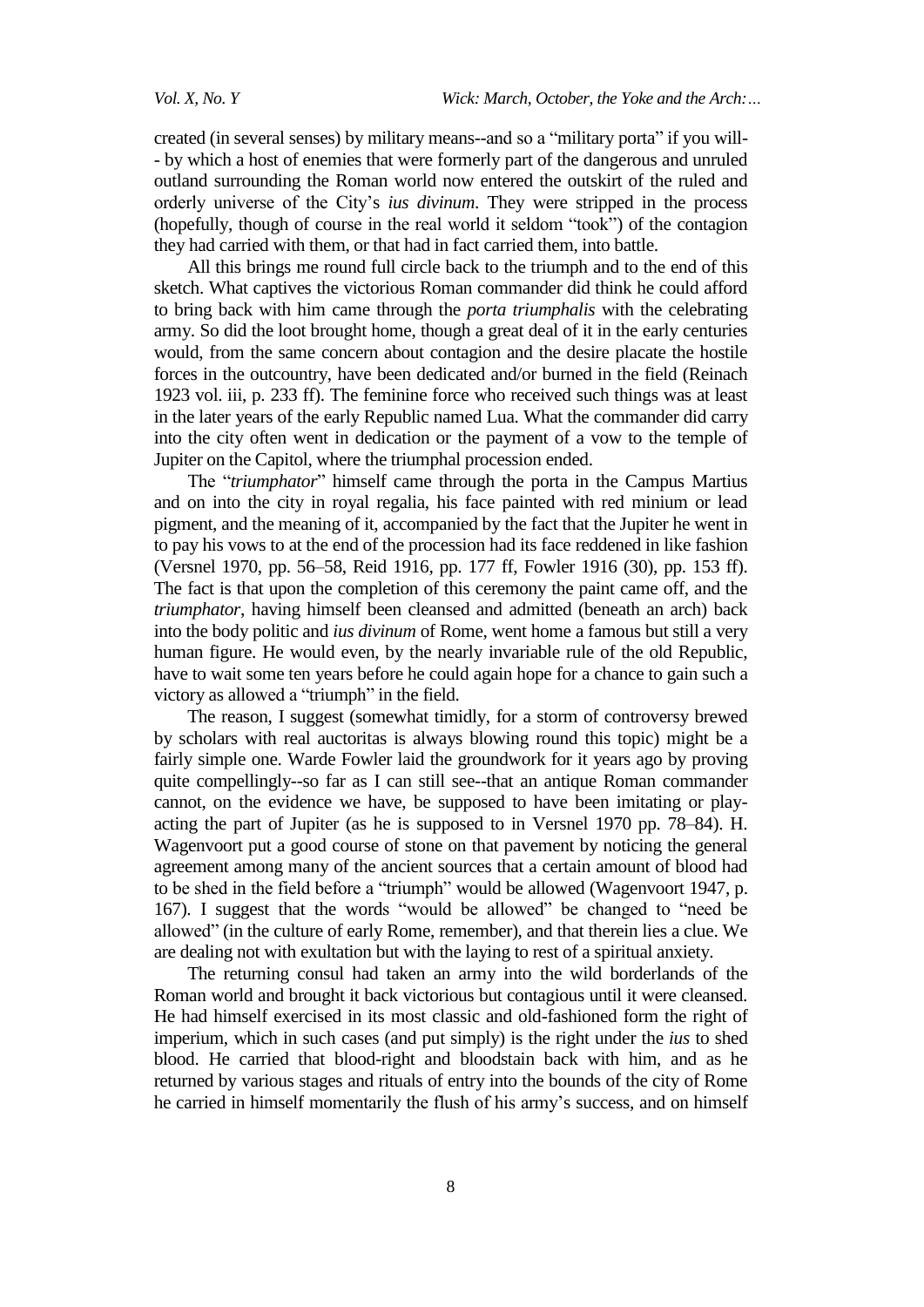(momentarily) the weight and contagion of his army's bloodshed.

Wagenvoort (1947) also suggested, as one or two others have, that the red pigment on the face of was meant to imitate, or to have been a substitution for, or symbolic of, blood (Fowler 1911a, pp. 33–34, 180–181, cf. Williams 1969, pp. 119–122). There is no need, though--given the very Roman attitude toward blood which makes this suggestion plausible in the first place--to suppose that actual blood would ever have necessarily been a part of the ritual. The red lead pigment was the symbol of the contagion of the blood, at least until the triumphator were cleansed and had paid his vows. The deity to whom he paid them as consul and leader of his state was Jupiter, and in the last of the rites of re-entry into the life of the city, the statue (or form, if it were not at first a true statue) of the god wore the stains of the blood for the moment as well as his dedications and payments were accepted.

The state, and consul, and god, bore for a moment the weight of the death they had dealt in surviving for the moment against the forces that pressed in from outside the *pomoerium*, and then they went (purified) back each to their business. Relationships were restored, community re-established, anxiety laid to rest, though only for the winter. March would come too soon again.

## **Acknowledgments**

My thanks to the Athens Institute for Education and Research (ATINER). This article was first presented to ATINER audiences by the author in 2007 and printed then in a volume of proceedings (From the Remote to the Recent Past, proceedings of the 5th History Conference, ed. By Hendrickson & Pappas (ATINER, Athens, 2009), but is now published to the Institute's wider audience for the first time. The heavily poetic and rural topic prompted a bit of poetic, anthropological tone in the coverage, which the author hopes the reader will allow.

## **References**

*Classical Sources*  (Loeb Unless Otherwise Noted)

*Acta Fratrum Arvalium Quae Supersunt*. (The history of the Arval Brothers). Italian Edition, Henzen W, Nabu Press Reprint 2010.

Cato. *De Re Rustica.* (Agricuture).

Dionysius of Halicarnassus. *Roman Antiquities, volumes 1-2.*

Festus (1913) *Sexti Pompei Festi De verborum significatu…* (On the Meaning of Words)*.* Edited by WM Lindsay. Leipzig.

Josephus. *Jewish Wars.*

Livy. *Histories.*

Ovid. *Fasti.*

Tibullus. *Poems.*

Varro. *Res Rustica.*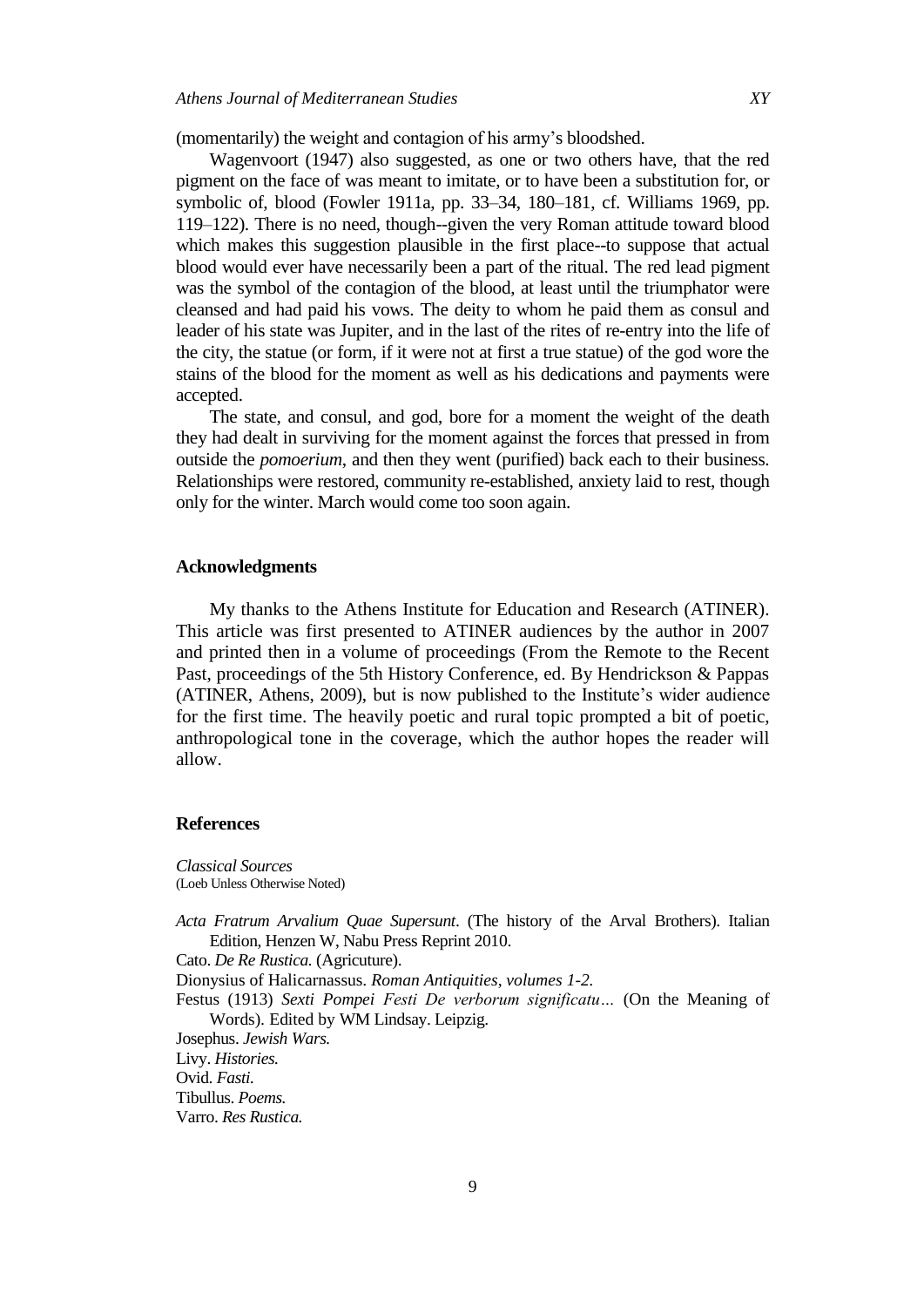*Contemporary* 

(with a particular nod to the value of rediscovering the work of William Warde Fowler)

- Beard M, North J, Price S (1998) *Religions of Rome: a sourcebook,* volume 2. Cambridge. Fowler WW (1899-2014) *[The Roman festivals of the period of the republic: an](https://www.amazon.com/Roman-Festivals-Period-Republic-Introduction/dp/1451002300/ref=sr_1_2?crid=3MLJRVW59DJJT&keywords=fowler+roman+religious+festivals&qid=1643644429&s=books&sprefix=fowler+roman+religious+festivals%2Cstripbooks%2C164&sr=1-2)*
- *[introduction to the study of the religion of the Romans](https://www.amazon.com/Roman-Festivals-Period-Republic-Introduction/dp/1451002300/ref=sr_1_2?crid=3MLJRVW59DJJT&keywords=fowler+roman+religious+festivals&qid=1643644429&s=books&sprefix=fowler+roman+religious+festivals%2Cstripbooks%2C164&sr=1-2)*. London-Amazon Reprint. Fowler WW (1911a) *The religious experience of the Roman people*. London.
- 
- Fowler WW (1911b) The original meaning of the word sacer. *Journal of Roman Studies*.
- Fowler WW (1913) Passing under the yoke. *Classical Review*.
- Fowler WW (1916 (30)) Jupiter and the Triumphator. *Classical Review*.
- Fowler WW (1920) The origin of the Lar Familiaris. In *Roman Essays and Interpretations.* Oxford.
- Frazer SJ (1913) *The golden bough*. 3rd Edition. London.
- Holland LA (1961) *Janus & the Bridge*. Monographs of the American Academy in Rome XXI.
- Jordan H, Hülsen C, (1871-2015) *Römische Topographie.* (Roman topography). Berlin-Amazon Reprint.
- Marquardt, J (1885-2019) *Romische Staatsverwaltung*. (Roman state administration). Berlin-Amazon Reprint.
- Marrett, RR (1909-1914) *The threshold of religion*. London.
- Mommsen T (1918) *Corpus Inscriptionum Latinarum.* Berlin.
- Phillipson, C (1979-2017) *International law and custom of ancient Greece and Rome*. New York, vol. 2-Amazon Reprint.
- Reid JS (1916) Roman ideas of deity. *Journal of Roman Studies* 6: 170–184.
- Reinach MS (1923-2015) *Cults, myths & religions*. Paris-Classic Reprint Library.
- Scullard HH (1981) *Festivals & ceremonies of the Roman Republic.* Cornell.
- Van Gennep, A (1961) *The rites of passage*. Chicago.
- Versnel, HS (1970) *Triumphus. an inquiry into the origin, development and meaning of the Roman triumph*. Leiden-Brill.
- Von Domaszewski, A (1909-1975) *Abhandlungen zur römische Religion*. (Treatises on Roman religion). New York.
- Wagenvoort, H (1947) *Roman dynamism*. Oxford.
- Williams, G (1969) (Ed.) *The third book of Horace's Odes.* Oxford.
- Wissowa, G (1912) *Religion und Kultus der Römer*. (Religion and cult of the Romans). 2nd Edition. Munich.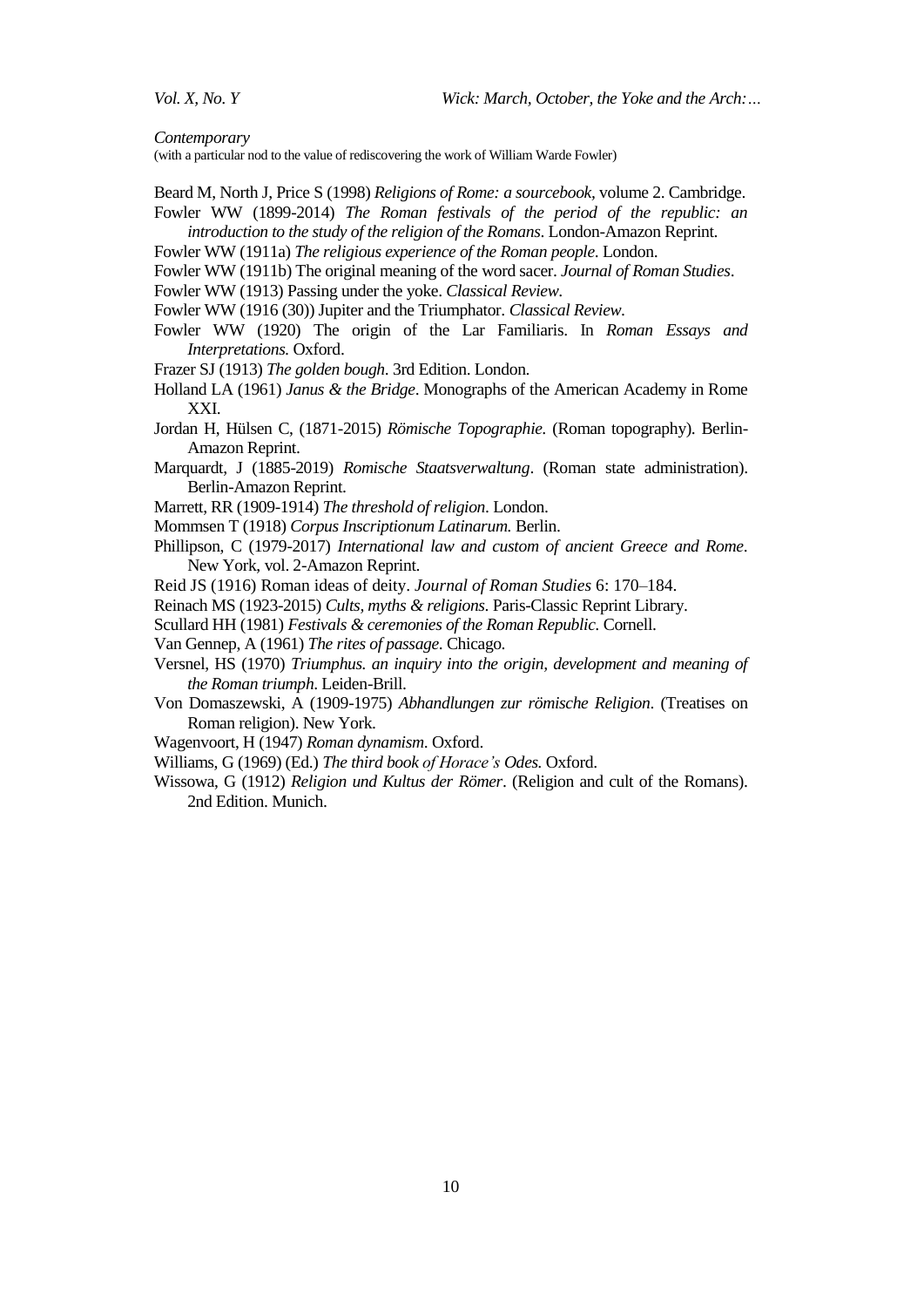## **Appendix**



**Figure 1.** *The Arch Constructed by Augustus at Rimini* 

*Note:* Almost certainly the oldest authentic "triumphal arch" remaining to us from the Roman era. Its construction is far simpler than that used in later arches, and emphasizes a pair of vertical "posts" connected by a "lintel."

*Source:* From the *Phaidon Cultural Guide*.